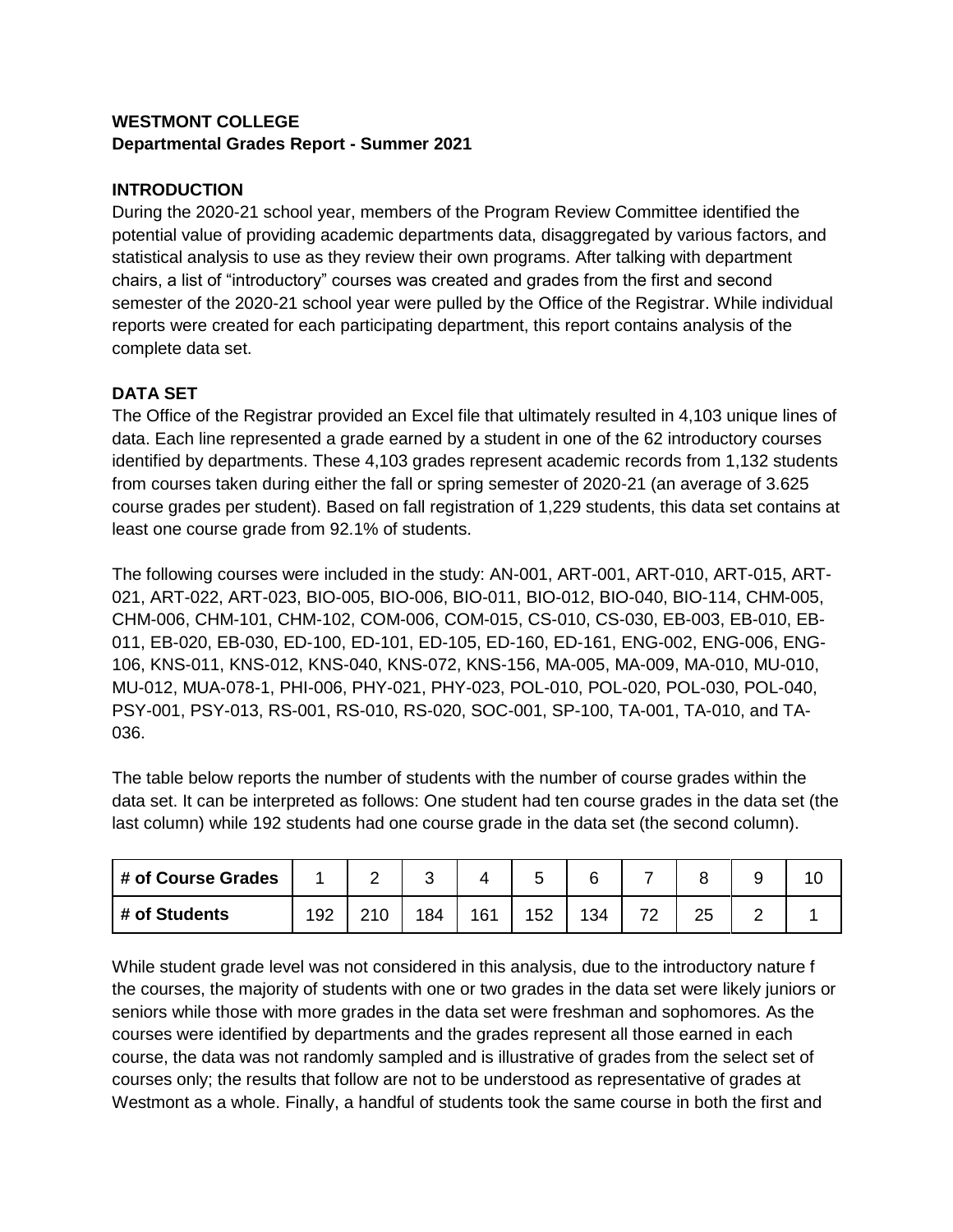second semester ostensibly to replace an initial low grade earned. Thus a few of the grades in the data set were earned by the same student in the same course.

| $A+$ $A$ $A$ $B$ $B$ $B$ $B$ $C$ $C$ $C$ $C$ $D$ $D$ $D$            |  |  |  |  |  |    |
|---------------------------------------------------------------------|--|--|--|--|--|----|
| 169   1017   646   460   580   348   213   248   142   65   76   41 |  |  |  |  |  | 98 |

The following table reports the number of letter grades assigned in the data set.

The histogram below provides a visual representation of the distribution of these grades. The median letter grade assigned was a B+ and the mode was an A. Interestingly, close to half (44.7%) of grades assigned were in the A range while a much smaller percentage of grades were in the D and F range (6.8%). As a result, the distribution of letter grades is skewed toward the top end of the grading scale and does not follow a normal distribution.



To compute the mean of the data set, the grade point average (GPA), letter grades were assigned numeric values based on Westmont's definition of letter grades  $(A + = 4.0, A = 4.0, A = 4.0, A = 4.0, A = 4.0, A = 4.0, A = 4.0, A = 4.0, A = 4.0, A = 4.0, A = 4.0, A = 4.0, A = 4.0, A = 4.0, A = 4.0, A = 4.0, A = 4.0, A = 4.0, A = 4.0, A = 4.0, A = 4.0,$ = 3.7, etc.). The GPA of the 4,103 letter grades was 3.107 with a standard deviation of 0.951. The median grade  $(B + = 3.3)$  is slightly higher than the average grade (3.107). Because, as mentioned earlier, the grades are primarily from introductory courses, the 3.107 GPA is not representative of the student body as a whole but could be reasonably interpreted as representative of grades earned in introductory coursework at Westmont.

#### **GPA OF COMPLETE DATA SET DISAGGREGATED BY RACE/ETHNICITY**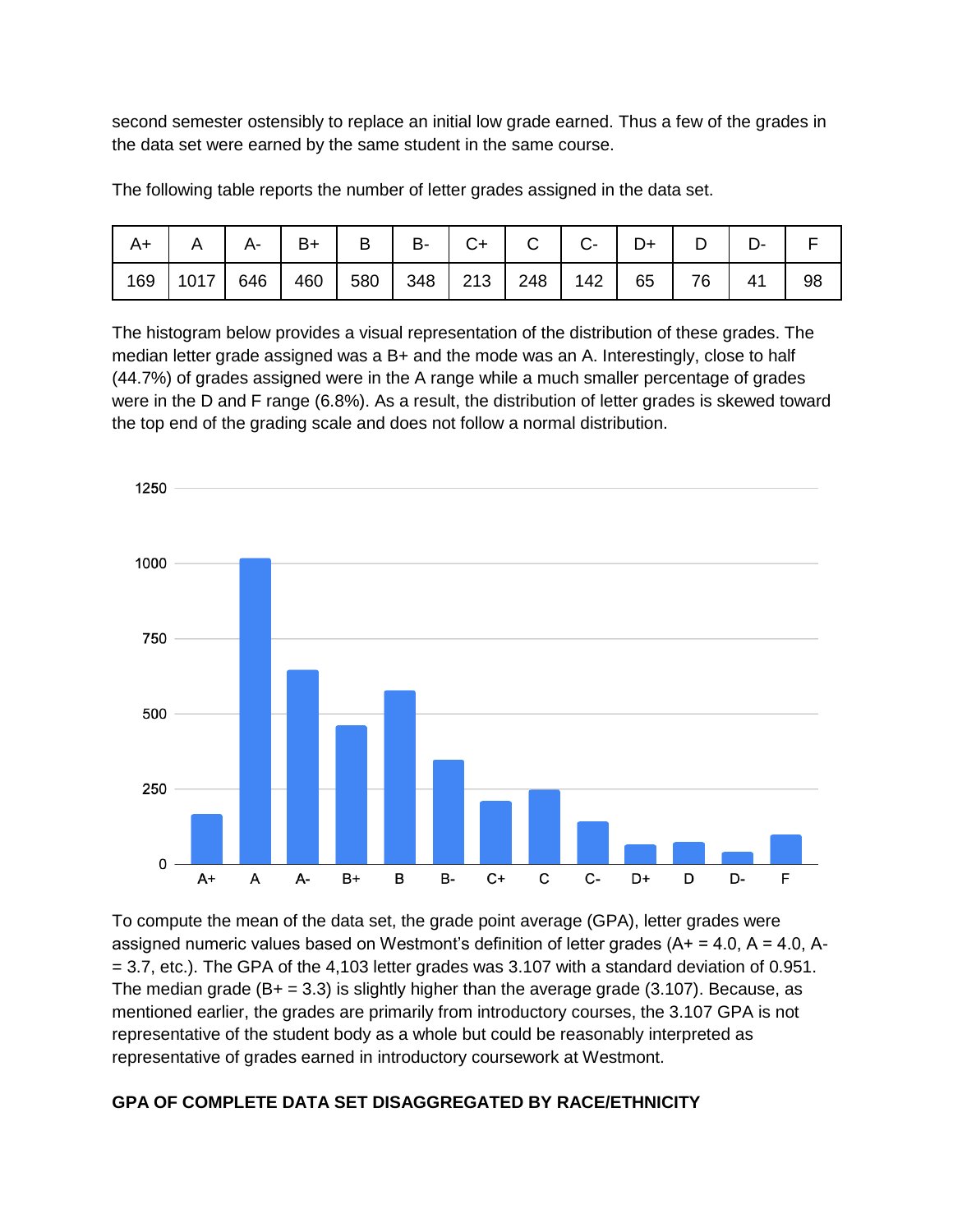|                                  | <b>NUMBER (n)</b> | <b>GPA</b> | <b>ST DEV GPA</b> |
|----------------------------------|-------------------|------------|-------------------|
| American Indian/Alaska Native    | 5                 | 2.600      | 0.490             |
| Asian                            | 291               | 3.248      | 0.780             |
| <b>Black or African American</b> | 63                | 2.589      | 1.193             |
| Hawaiian/Pacific Islander        | 25                | 2.640      | 1.081             |
| Hispanic/Latino                  | 851               | 2.858      | 1.035             |
| Non-Resident Alien               | 68                | 2.788      | 1.190             |
| Two or More Races                | 228               | 3.269      | .905              |
| Unknown                          | 385               | 2.926      | 1.090             |
| White                            | 2187              | 3.232      | 0.863             |
| <b>TOTAL</b>                     | 4103              | 3.107      | 0.951             |

The table below presents the GPA for the data set disaggregated by IPEDS race/ethnicity.

As can be seen from the tabled values, the number of grades from several of the race/ethnicity groups is small. Because each data point is an individual grade, the number of students represented within the race/ethnicity groupings is even smaller. For example, all five course grades in the American Indian/Alaska Native group were earned by one student; the twenty-five grades in the Hawaiian/Pacific Islander group were earned by seven students; and eighteen students identified as Black or African American earned the sixty-three grades in that group.

For statistical analyses to be valid, certain expectations must be met. As mentioned, the data here are from a skewed distribution, not a normal distribution. With large sample sizes, requirements related to normality can be relaxed. So, while analyzing data from the White, Asian, Hispanic/Latino, and Two or More groups may be reasonable, the sample sizes from the other groups are likely too small to give confidence in any outcome from a typical statistical test. Independence within the data set is also important to consider. While course grades were determined by different faculty members, from different courses, within different fields of study, because multiple grades within each group were earned by individual students, the data inherently have a level of dependence. So while the 4,103 grades represents a large data set, these are from 1,132 students, a smaller but still large data set. As with normality, a large number of grades within a group will increase the independence of grades within that group as the total number of students represented within the group increases. With the average of roughly 3.6 grades per student, group sizes that exceed 100 will contain roughly 30 or more students and have a level of independence. So, statistical analysis done in the report did not use data from groups with less than 100 grades. While statistics and findings from the following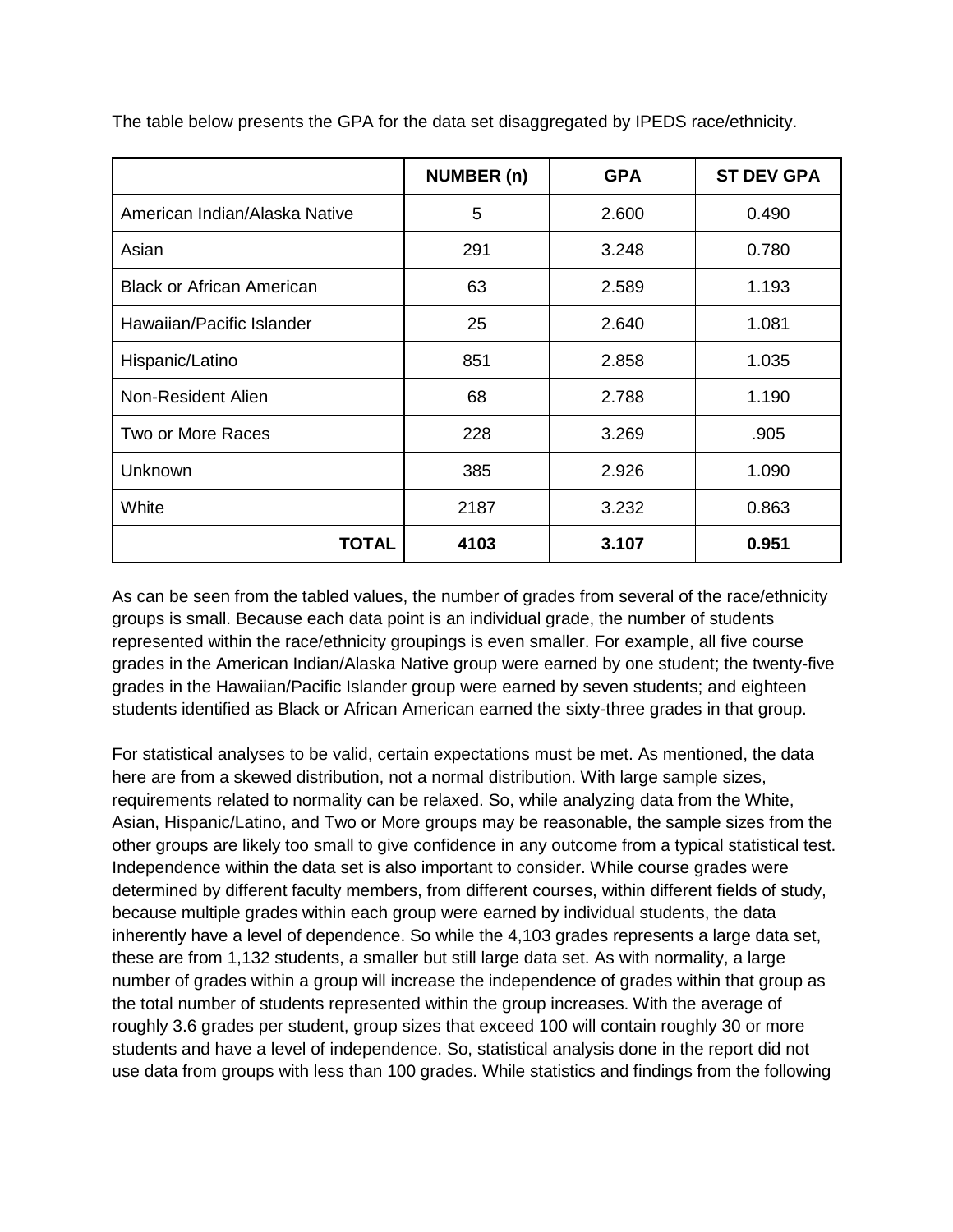analysis may align with trends that truly exist and would be found if larger data sets were analyzed, definitive conclusions regarding trends should be used with caution.

As it relates to the IPEDS race/ethnicity groupings of appropriate size, GPA data from the Asian, Hispanic/Latino, Two or More, Unknown, and White race/ethnicity groups were used to test if they differ significantly. The findings indicate there is enough evidence to reject the hypothesis that the groups have equal grade point averages ( $p < 0.0001$ ). Thus, there was a significant difference between the GPAs of one or more of the race/ethnicity groups. Further analysis indicates the GPA for Hispanic/Latino and Unknown groups did not differ significantly. Similarly, GPAs for Asian, Two or More Races, and White groupings did not differ significantly. However, the GPA for these two groupings did significantly differ from one another - the Hispanic/Latino and Unknown race/ethnic groups had significantly lower GPAs than Asian, Two or More Races, and White race ethnic groups. Because the race/ethnic composition of the Unknown group is unclear, recommendations based on the finding are limited. However, because the Hispanic/Latino GPA is significantly lower than others, that group may benefit from additional support or attention while taking introductory courses.

Further consideration should be used when interpreting the data and results as the IPEDS Race/Ethnicity grouping does not necessarily assign students to categories as one might assume. During the admission process, students are provided several descriptor fields to selfreport race/ethnicity. While what is used for IPEDS reporting represents the primary categorization for each student, the other optional descriptor fields may collect additional race/ethnicity information from each student. Of the sixty-eight students represented in the Two or More Races group, twelve reported Black or African American in one of the optional descriptor fields. Regardless of race, for IPEDS reporting, all international students are categorized as Non-Resident Alien. So, international students who self-identify as Black or African American are grouped in the Non-Resident Alien IPEDS category. A handful of students who reported Hispanic/Latino as their primary race/ethnicity also reported Black or African American in one of the optional descriptor fields. As a result, data from Black or African American students is spread across multiple IPEDS categories. The table below reports the GPA data for students who indicated Black or African American on at least one of the selfreported fields:

| <b>IPEDS CATEGORY</b>            | <b>NUMBER of</b><br>Grades (n) | <b>NUMBER of</b><br><b>Students</b> | <b>GPA</b> | <b>ST DEV</b> |
|----------------------------------|--------------------------------|-------------------------------------|------------|---------------|
| <b>Black or African American</b> | 63                             | 18                                  | 2.589      | 1.193         |
| Hispanic/Latino                  | 20                             | 5                                   | 2.620      | 0.996         |
| Non-Resident Alien               | 42                             | 9                                   | 2.402      | 1.311         |
| Two or More Races                | 40                             | 12                                  | 3.105      | 1.050         |
| <b>TOTAL</b>                     | 165                            | 44                                  | 2.670      | 1.188         |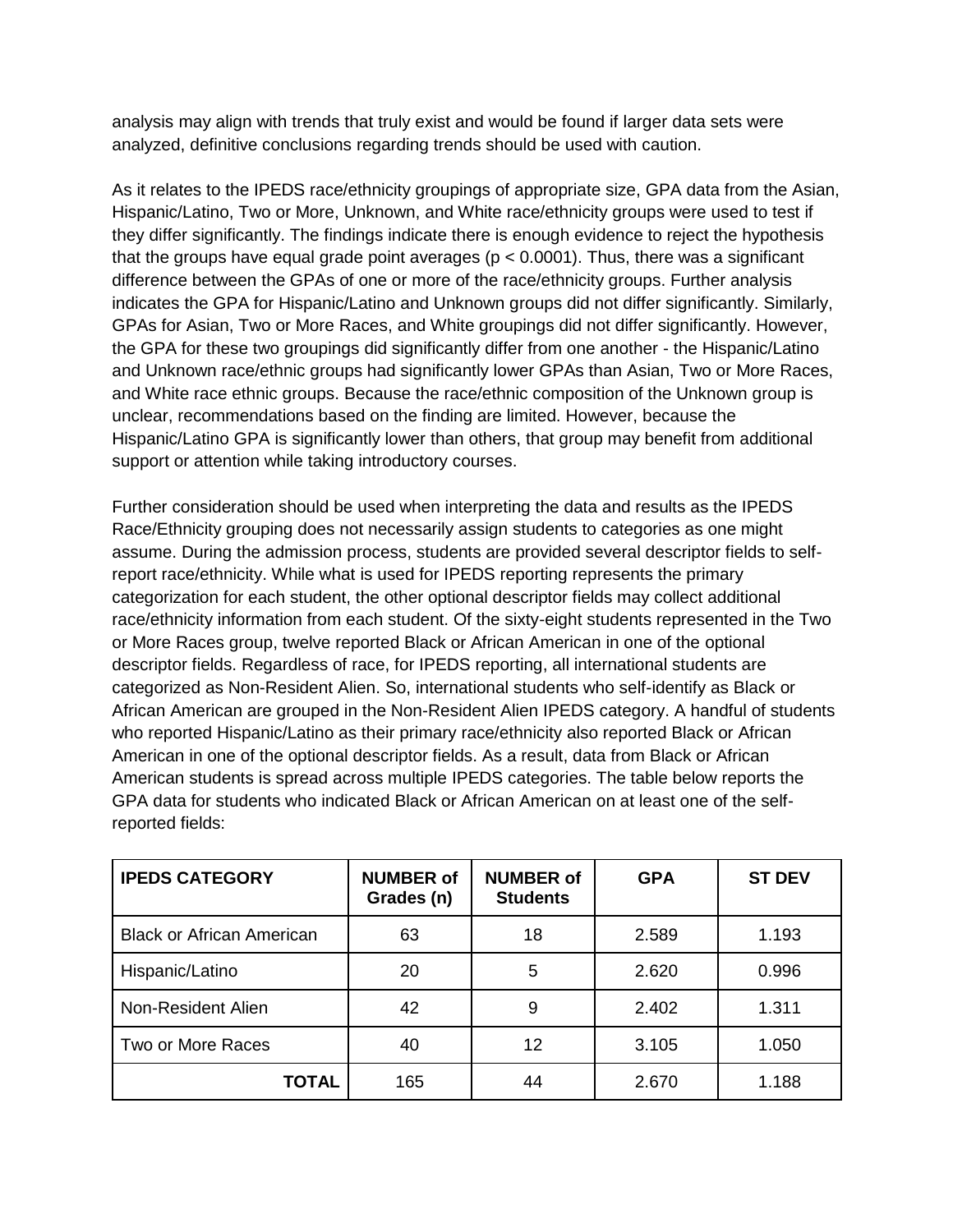So, while the 2.589 GPA reports the average for the eighteen students in the IPEDS Black or African American group, the 2.670 GPA is representative of the forty-four students in the sample who self-reported Black or African American on at least one of the descriptor fields.

Of note, WASC, the federal government, and most other organizations, view data reported from the IPEDS categorization only and do not ask for or consider further clarification on race/ethnicity. So, from their perspective, the IPEDS data reported above represents the current situation at Westmont.

Finally, while it is interesting that the GPA of Black or African American students within the Two or More Races grouping was higher (3.105) than the group as a whole (2.670) and was close to the GPA for the entire data set (3.107), as already mentioned, due to the small sample sizes and dependence within the grades, statistical analysis was not performed on these groupings.

# **GPA OF COMPLETE DATA SET DISAGGREGATED BY OTHER FACTORS**

To provide further insight, the course grade data was disaggregated by other factors available within the student records system.

#### *HABH/AWU*

In other studies at Westmont, two groupings of race/ethnicity subgroups have been used to disaggregate data. These groupings, based loosely on historic and social factors, typically have enough data points to allow statistical comparisons to be made. The HABH group consists of grades earned by Hawaiian/Pacific Islander, American/Alaska Native, Black or African American, and Hispanic/Latino students. AWU group consists of grades earned by Asian, White, and Unknown students. As the IPEDS classification Non-resident Alien and Two or More Races contain students of mixed race/ethnicity, their grades were not included in the following analysis.

|              | <b>NUMBER (n)</b> | <b>GPA</b> | <b>ST DEV</b> |
|--------------|-------------------|------------|---------------|
| AWU          | 2,863             | 3.192      | 0.895         |
| <b>HABH</b>  | 944               | 2.833      | 1.047         |
| <b>TOTAL</b> | 4,103             | 3.107      | 0.951         |

The table below provides summary statistics for the data set when disaggregated by HABH and AWU status:

The GPA for HABH grades (2.833) differed significantly ( $p < 0.0002$ ) from the GPA for AWU grades (3.192). The difference in GPAs was 0.359. Grades of HABH students in these courses had a roughly B- average while the average of AWU students was a B.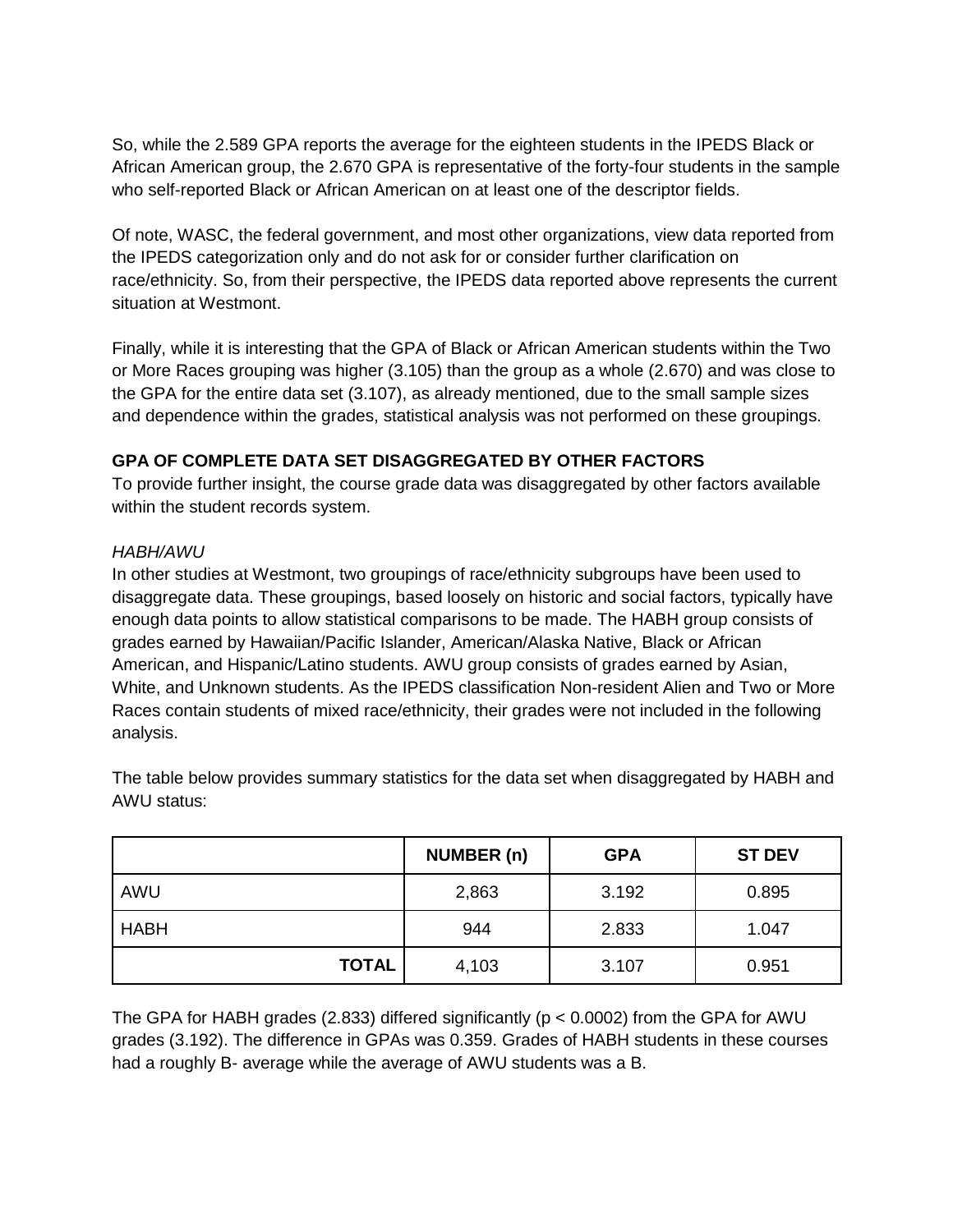Disaggregating further by first generation status, grades from first generation HABH students had a GPA of 2.540. The GPAs of the three other groups - first generation AWU, non-first generation AWU, and non-first generation HABH - were all much closer to the overall GPA of 3.107 (3.045, 3.205, and 2.987 respectively). This situation could be summarized as first generation HABH students earning a bit higher than a C+ while other students earn a B. This finding could indicate first generation HABH students would benefit the most from additional attention or support while in these courses.

#### *GENDER*

The table below provides summary statistics for the data set when disaggregated by gender:

|              | <b>NUMBER (n)</b> | <b>GPA</b> | <b>ST DEV</b> |
|--------------|-------------------|------------|---------------|
| Female       | 2,435             | 3.139      | 0.959         |
| Male         | 1,668             | 3.060      | 0.938         |
| <b>TOTAL</b> | 4,103             | 3.107      | 0.951         |

The percentage of course grades from females in the data set (59.3%) is close to the percentage of female students attending Westmont in 2020-21 (60.4% in the fall of 2020). The GPA of female students exceeded that of male students by 0.079. While the underlying distribution of grades was already identified as skewed (not normally distributed), the sample sizes are large enough to allow for a simple statistical test of significance. The test identified a significant difference between the GPA of males and females ( $p = 0.0090$ ) indicating the GPA of grades earned by females is significantly higher than that of males. (While one may argue 0.079 is not practically higher, in this case it is significantly higher.)

Conger and Evans (2008) studied persistence and GPA of males and females in their first semester of college. They summarized their findings with the following statement (italics added for emphasis):

We find that males earn lower GPAs and credits in their first semester of college largely because they enter college with lower non-cognitive skills, captured by lower high school grades. After the first semester, males fall further behind their female counterparts in grades and credits. *Some of this widening disparity continues to be explained by females' higher non-cognitive abilities, yet gender differences in college course-taking and majors also plays a substantial role in explaining gaps in credits, grades, persistence, and graduation.*

In the data set examined by the authors, the difference between female and male average GPA (0.17) was larger than the difference found in this data set (0.079). This could be viewed as encouraging. Some of the "non-cognitive" differences noted by the authors include financial aid, choice of course work, and choice of major. Non-cognitive skills discussed in the literature include social skills, persistence, creativity, goal setting, and others.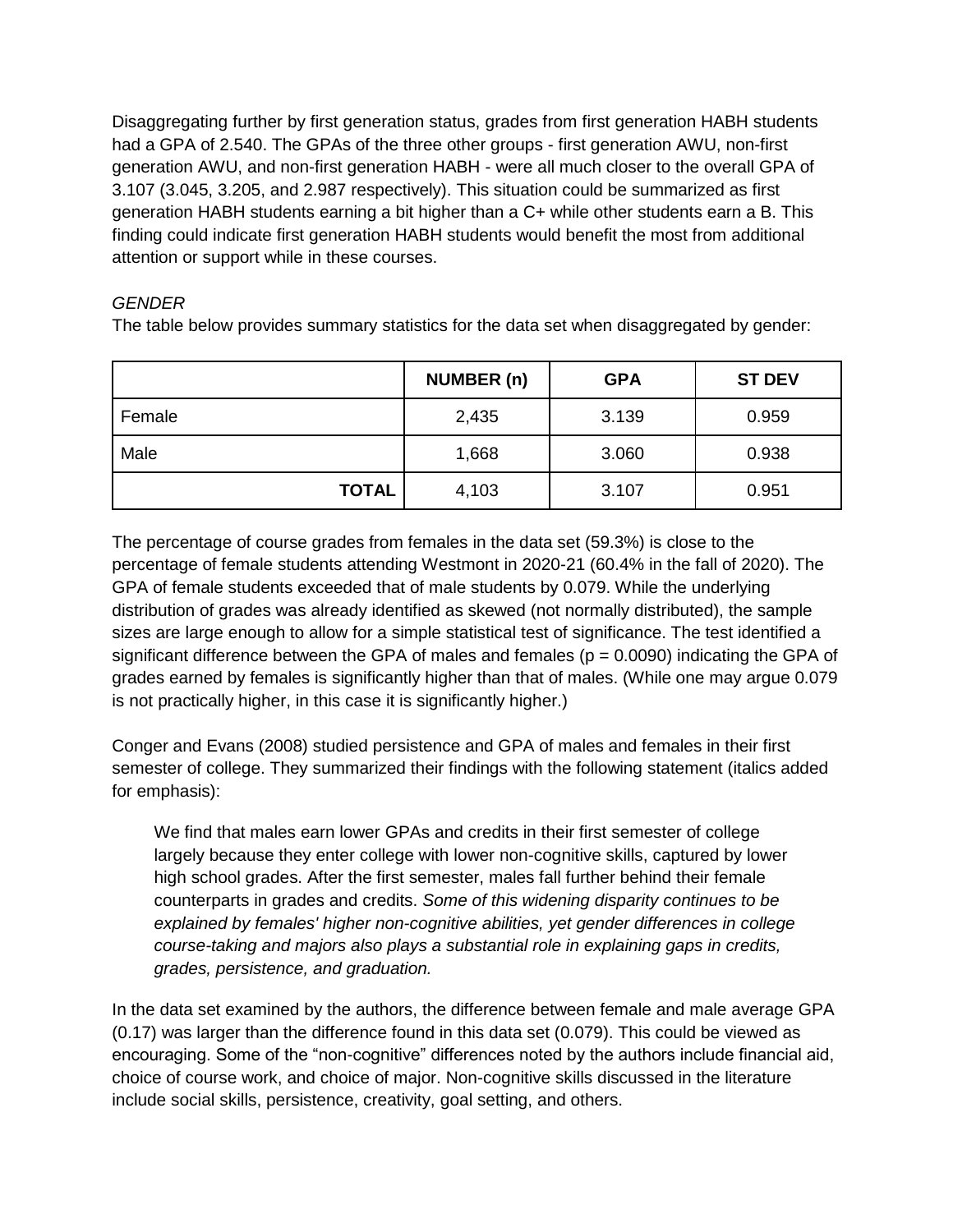Gender was further disaggregated by IPEDS race/ethnicity. Of note, the GPA of Black or African American female students (3.006) was much higher than that of Black or African American males (2.003) with the latter group having the lowest average GPA of all sub-groupings (the next lowest GPA for a sub-grouping was 2.600). Black or African American females scored much closer to the average GPA of all females (3.006 v 3.139) while Black or African American males scored a full grade point below the average of all males (2.003 v 3.060). Again, because of the small number of students in the Black and African American group, these trends may not be present when larger data sets are examined but are interesting statistics to consider. However, this suggests additional attention and support may benefit male Black and African American students.

#### *FIRST GENERATION*

The table below provides summary statistics for the data set when disaggregated by first generation status:

|                                 | NUMBER (n) | <b>GPA</b> | <b>ST DEV</b> |
|---------------------------------|------------|------------|---------------|
| <b>First Generation Student</b> | 605        | 2.772      | 1.061         |
| <b>NOT First Generation</b>     | 3,498      | 3.165      | 0.919         |
| <b>TOTAL</b>                    | 4,103      | 3.107      | 0.951         |

Generally defined as "students whose parents do not have a college degree" (Hui, 2017), first generation status is self-reported by the student during the admission process. The average GPA from courses taken by first generation students (2.772) is significantly lower ( $p < 0.0001$ ) than that of non-first generation students (3.165). The difference between group GPAs (0.393) is larger than the difference seen when disaggregating by gender (0.079). In more understandable terms, first generation students earn, on average, a B- while their non-first generation counterparts earn just above a B on average. While this may seem small, it could be influential when students pursue advanced degrees.

In her dissertation, Hui described several factors reported in other studies that influence the success of first generation students including family income and support, race/ethnicity, educational aspirations, academic preparedness, and general lack of supportive community. Westmont has strategically created processes to support first generation students and the statistics reported here should not be interpreted to suggest these efforts are being unsuccessful. It is valuable to identify the difference, discuss and implement targeted strategies, and monitor outcomes in future years.

The first generation group was further disaggregated by race/ethnicity. Hispanic/Latino first generation students ( $n = 298$ ) had a 2.545 GPA. White first generation students ( $n = 173$ ) had a 3.038 GPA for comparison. The first generation Non-Resident Aliens sub-group had the lowest GPA of the sub-groupings (GPA = 2.386) followed by first generation Black or African American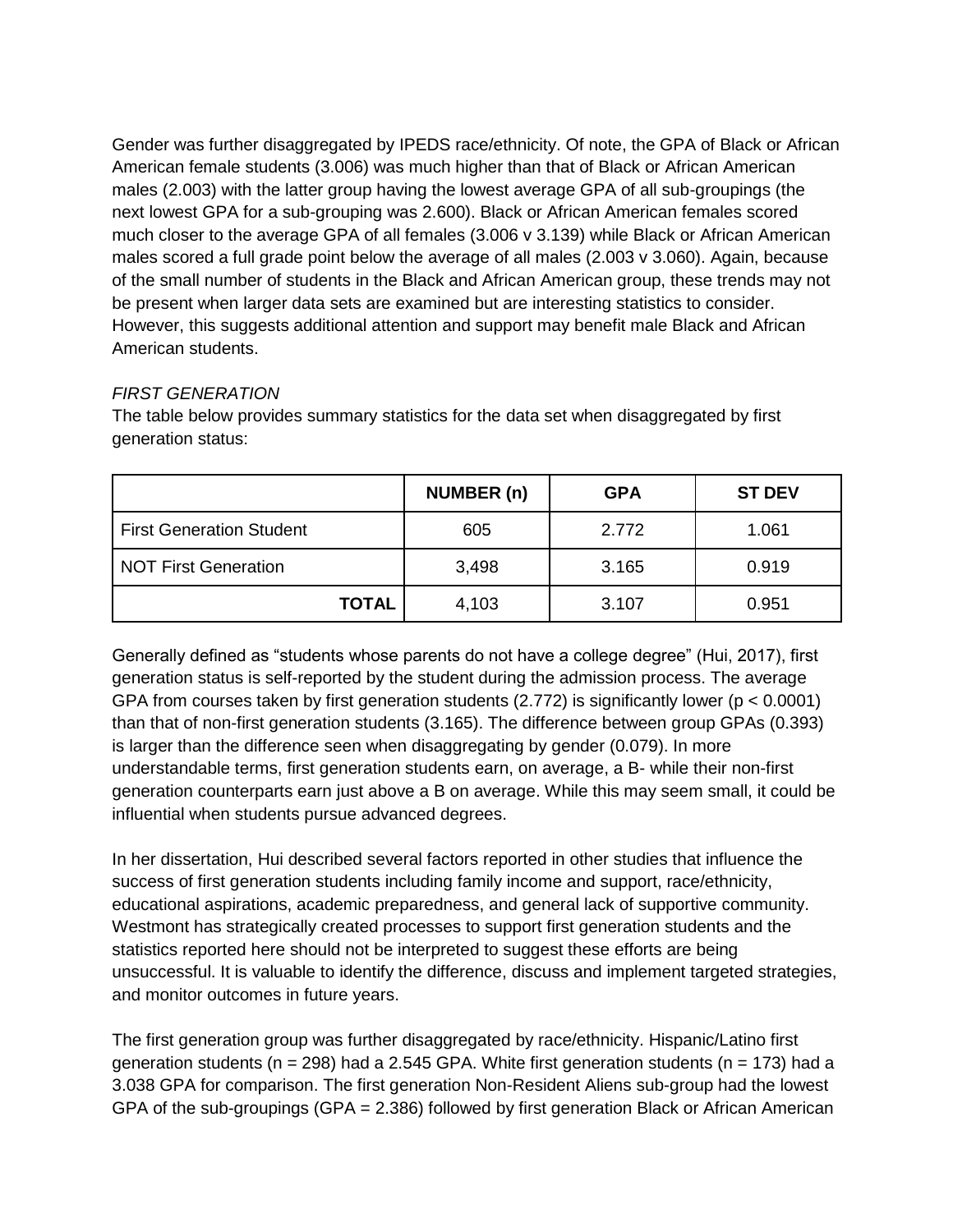students (GPA = 2.437). Going against the overall trend of females having a higher GPA than males, the GPA for first generation female students was 2.745 ( $n = 385$ ) while the GPA for first generation male students was  $2.819$  (n = 220). While the difference between first generation female and male students is small (0.074) it bucks the general trend and should be considered. Broadly speaking, focus should be given to non-White first generation students.

#### *AP EXAM*

In the admissions process, students who score a 4 or 5 on an AP exam will submit results to Westmont to gain academic credits. The table below provides summary statistics from the grade data set when disaggregated by whether the student had scored a four or five on one or more AP exam(s) during their high school years:

|                                 | NUMBER (n) | <b>GPA</b> | <b>ST DEV</b> |
|---------------------------------|------------|------------|---------------|
| AP Score of 4 or 5              | 1,386      | 3.500      | 0.716         |
| NO AP Score Reported to College | 2,717      | 2.907      | 0.993         |
| <b>TOTAL</b>                    | 4,103      | 3.107      | 0.951         |

Of the 4,103 grades in the data set, 1,386 (33.7%) were earned by a student who scored a 4 or 5 on one or more AP exam(s). The 0.593 difference in average GPA (3.500 versus 2.907) is significant ( $p < 0.0001$ ) and is larger than the differences identified when the data were disaggregated by both gender and first generation status (0.393 and 0.079). This could indicate students who engaged deeply (and successfully) in an AP course while in high school have a strong advantage over students who did not. As the course grades in this data set are more representative of freshman and sophomores, it would be interesting to see if this trend persists during the junior and senior year or if students who enter the College without successful experiences in more rigorous coursework close this gap as a result of their experiences at Westmont.

The table below presents the AP exam data further disaggregated by IPEDS race/ethnicity to identify if this result holds across race/ethnicity:

|                                  | <b>NUMBER</b><br>(n) | <b>GPA of AP</b><br>Score of 4<br>or $5$ | <b>GPA of NO</b><br><b>AP Score</b> | <b>DELTA</b> |
|----------------------------------|----------------------|------------------------------------------|-------------------------------------|--------------|
| American Indian/Alaska Native    | 5                    | 2.600                                    |                                     | N/A          |
| Asian                            | 120                  | 3.503                                    | 3.070                               | 0.433        |
| <b>Black or African American</b> | 17                   | 2.612                                    | 2.580                               | 0.032        |
| Hawaiian/Pacific Islander        | 8                    | 3.088                                    | 2.429                               | 0.659        |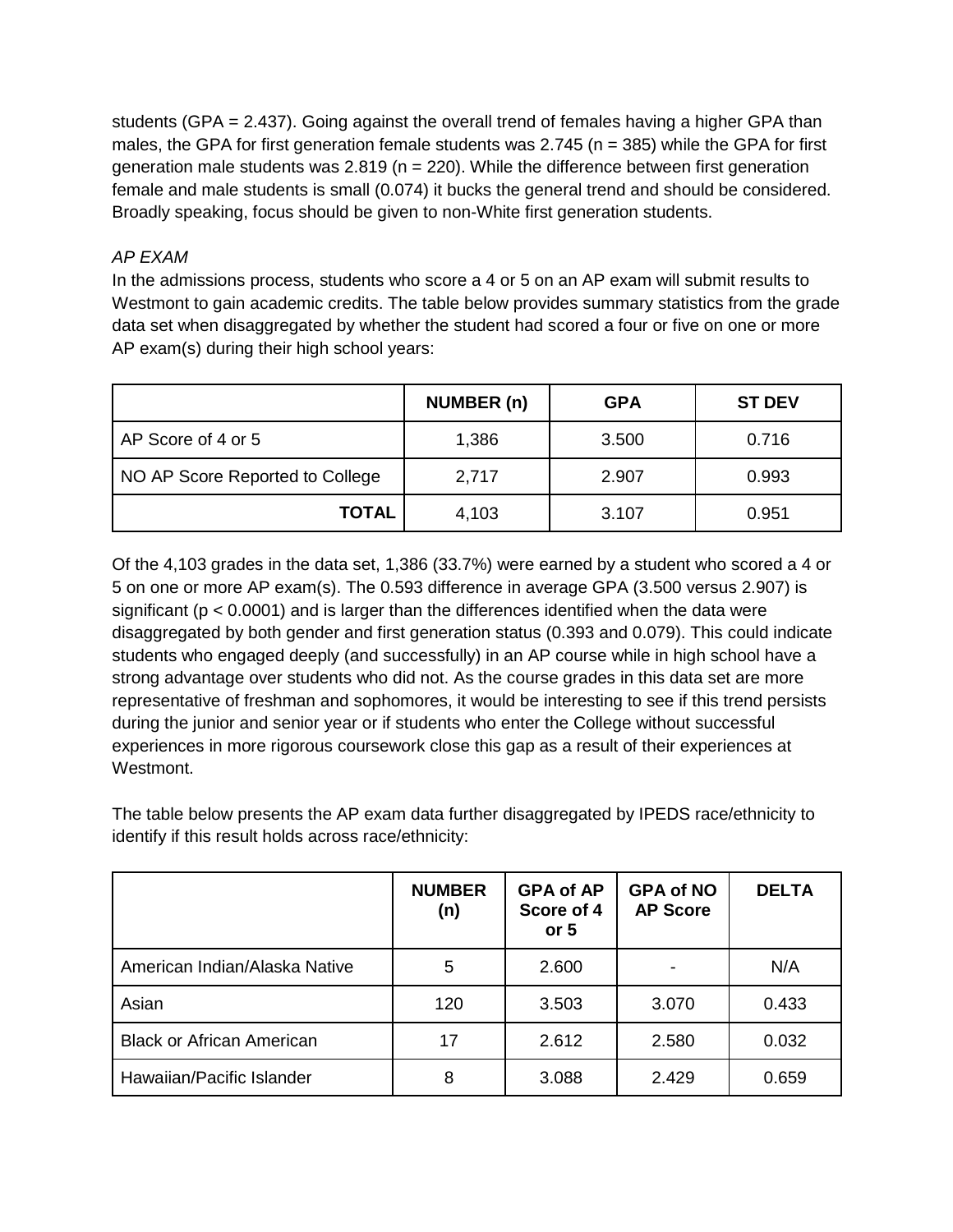| Hispanic/Latino    | 237   | 3.332 | 2.675 | 0.657 |
|--------------------|-------|-------|-------|-------|
| Non-Resident Alien | 3     | 4.000 | 2.732 | 1.268 |
| Two or More Races  | 56    | 3.629 | 3.152 | 0.477 |
| Unknown            | 89    | 3.627 | 2.716 | 0.911 |
| White              | 851   | 3.549 | 3.029 | 0.520 |
| <b>TOTAL</b>       | 1,386 | 3.500 | 2.907 | 0.593 |

In all race/ethnic groups, the sub-group who scored a 4 or 5 on at least one AP exam had a higher GPA then the corresponding sub-group who did not. The differences in GPA of the corresponding groups exceeded 0.4 in all but the Black or African American group which differed by only 0.032 (2.612 v 2.580). So, the general trend holds across race/ethnicity.

While not reported in the table, the standard deviation for the sub-groups that scored a 4 or 5 on at least one AP test was smaller than the standard deviation for the non-AP groups. This result could imply that not only do the students who scored a 4 or 5 on at least one AP exam have a higher GPA, the grades they earn are more consistent; students in the group earned mostly As and Bs with very few low grades.

Disaggregating the AP score data by gender reveals females were slightly more represented in the AP Score of 4 or 5 group in comparison to the data set as a whole (64.2% v 59.3%). Following the trend mentioned earlier, the GPA from course grades earned by females who earned a score of 4 or 5 on an AP exam was higher than that of males in the same group (3.561 v 3.390). However, in the non-AP group grades earned by females had a lower GPA than that of males (2.896 v 2.921). This could indicate females in the non-AP group are missing some of the non-cognitive skills that may be present in females in the AP group.

A small number of course grades in the AP Score 4 or 5 group were earned by first generation students (8.3% of the grades in the group). The GPA of the first generation AP group exceeded that of their non-AP counterparts (3.130 v 2.687) indicating they too benefited from deeply engaging in AP work during high school. However, their GPA (3.130) was lower than that of non-first generation students in their group (3.534), indicating AP participation alone did not result in equalizing academic outcomes. The difference in GPA between the first generation AP and non-first generation AP students (0.404) is similar to that seen in the first generation and non-first generation data (0.393) which could indicate the success of these first generation students in their high school AP coursework did not help close the gap between them and their non-first generation peers.

*SAT CUMULATIVE SCORE*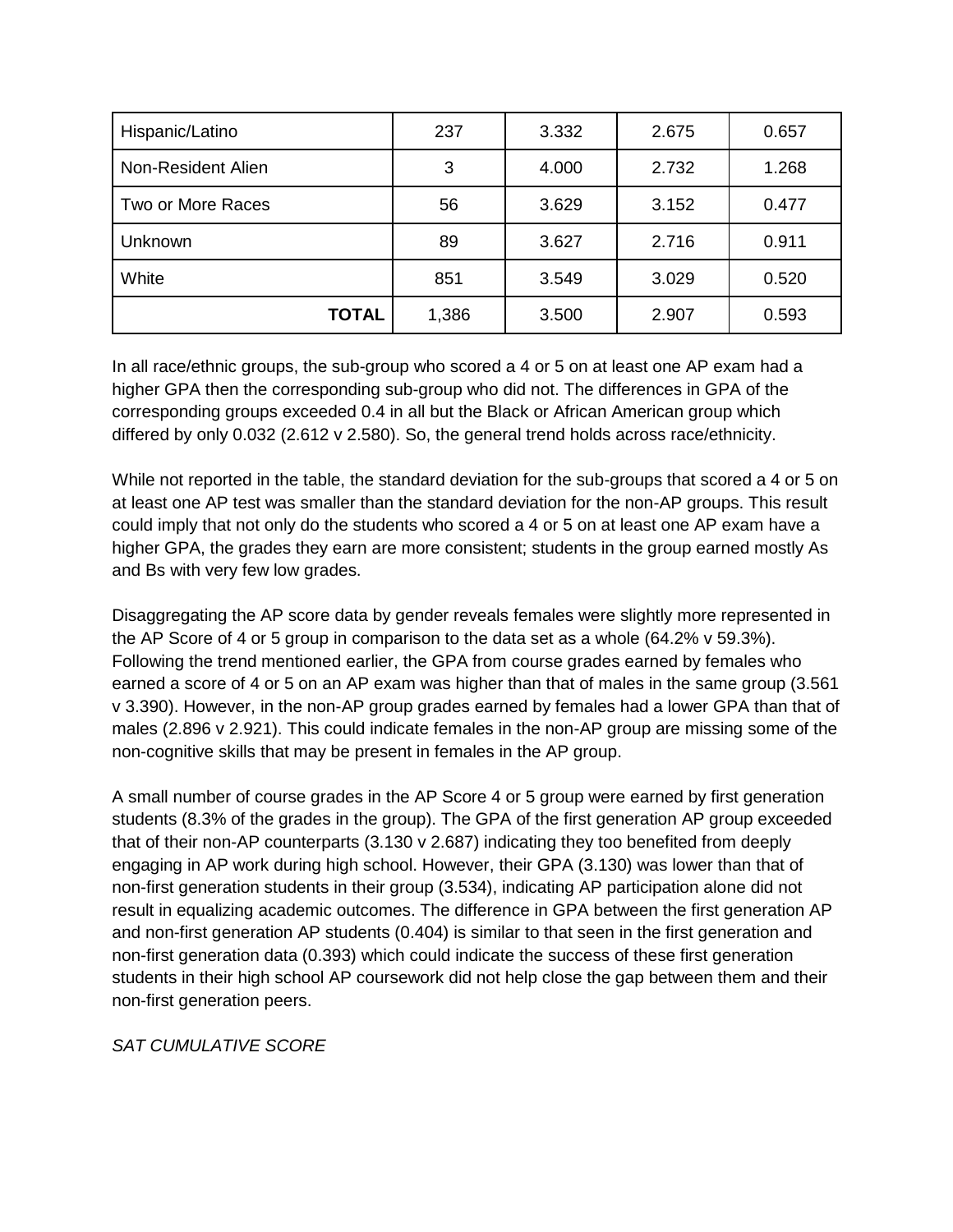To explore the relationship of SAT score to grades earned, course grades were grouped by quartile in which the cumulative SAT score of the student who earned the grade fell. The table below reports statistics disaggregated by quartile:

|                          | <b>NUMBER (n)</b> | <b>GPA</b> | <b>ST DEV</b> |
|--------------------------|-------------------|------------|---------------|
| 0 to 25th Percentile     | 22                | 2.891      | 0.712         |
| 25th to 50th Percentile  | 320               | 2.432      | 1.113         |
| 50th to 75th Percentile  | 985               | 2.910      | 0.940         |
| 75th or Above Percentile | 1628              | 3.401      | 0.995         |
| <b>TOTAL</b>             | 2,955             | 3.129      | 0.933         |

As tabled, 2,955 of the grades in the data set were earned by a student with a cumulative SAT score reported (72.2% of grades in the data set). While historical data were not reviewed, it is likely this percentage is lower than would have been in previous years. Due to Covid-19 closing sites used for standardized testing and a host of government safety requirements, the opportunity for high school students to take the SAT was impacted. As a result, many colleges, including Westmont, adopted test-optional admission policies for the 2020-21 admissions cycle. This resulted in fewer freshmen reporting SAT scores to the college.

The vast majority of grades in this SAT data set were earned by students who scored in the 50th percentile or above (88.4%) and so further disaggregation may provide more insight. Regardless, it is clear from the tabled values that as the percentile increases, the GPA increases.

The GPA of the 28.2% of grades earned by students who did not report an SAT score was 3.052 and is lower than the 3.129 GPA of the group that reported their SAT score (a difference of 0.077). Given the large sample sizes, this difference in GPAs is statistically significant ( $p =$ 0.0204); the average GPA of these groups differ significantly. This result could be influenced by the grade level of students. Freshmen are more likely to not have reported SAT scores due to the test optional admission policy and freshman may have earned lower grades as they adjusted to the rigors of college coursework. Their lower grades would be over-represented in the "did not report an SAT" group. Juniors and seniors are likely to have reported an SAT and are, arguably, more prepared to be successful in an introductory course and so may earn higher grades and be overrepresented in the "did report an SAT" group. Regretfully, this type of association is not possible to determine with the current data set. If the two groups are reasonably similar in composition, this significant difference could indicate students who do not submit SAT scores during the admissions process do not experience the same level of academic success, as represented by GPA, than students who did submit their SAT score during the admissions process.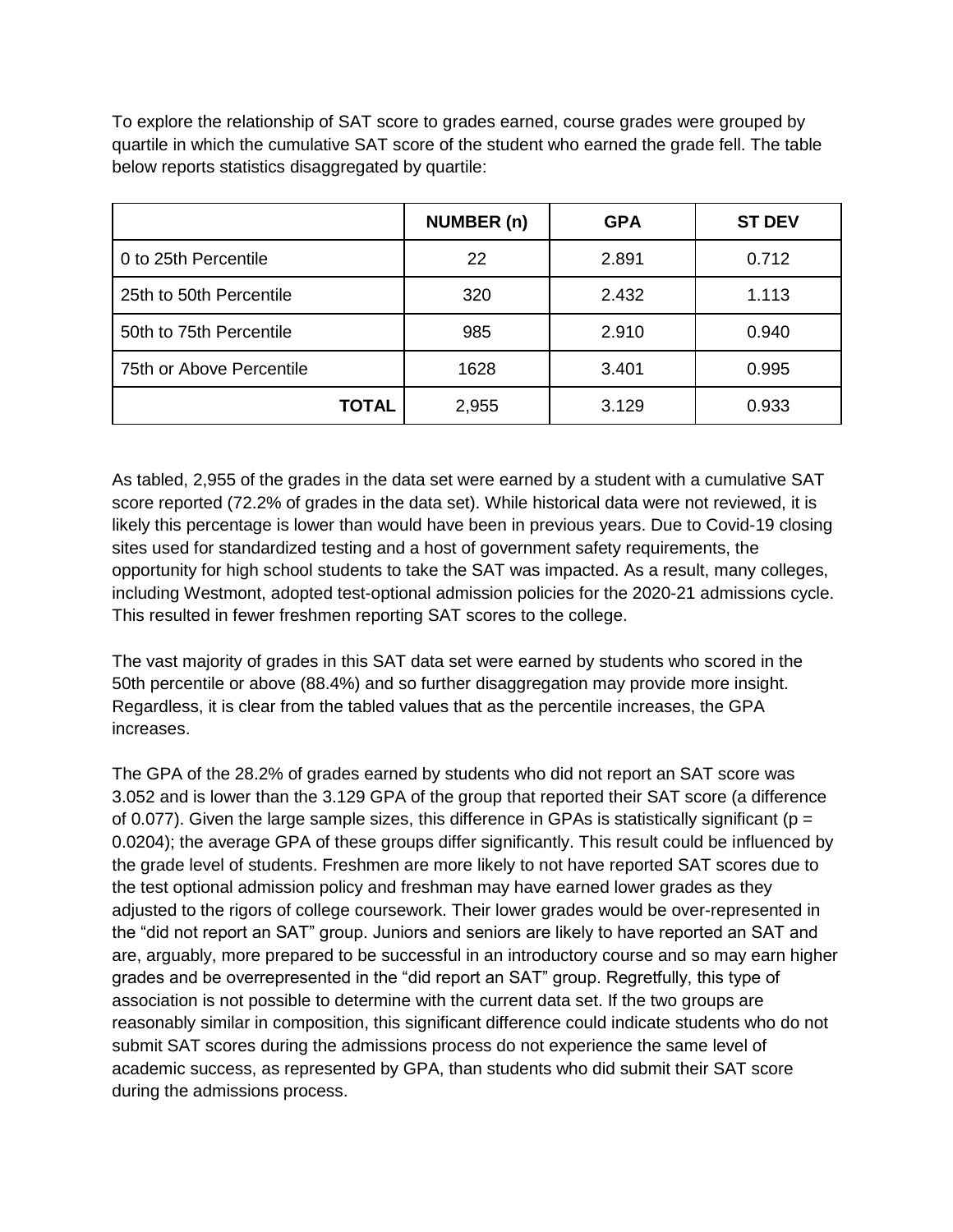While the 2.891 GPA from the 0 to 25th quartile stands out as being much higher than the GPA from the 25th to 50th quartile (2.432) and close to the GPA for the 50th to 75th quartile (2.910), the small sample size and potential dependence within the grades makes any speculation about this result suspect.

Further disaggregating the data by other variables, other trends already seen continued to be present: females had a higher GPA than males, first generation students had a lower GPA than non-first generation students, and the trends seen in IPEDS race/ethnicity were largely again present (White, Asian, and Two or More Races had higher GPAs than other groups).

#### **CONCLUSION**

To provide departments with feedback on the performance of students within a group of courses of interest to departments, generally identified as introductory courses, 4,103 course grades from the first and second semester of the 2020-21 school year were analyzed. The following summary comments are provided:

- 1. Distribution of grades: With 44.7% of grades in the data set falling in the A range, grades assigned in these introductory courses are skewed toward the top of the scale. This outcome could align with the practice of assigning course grades based on content mastery rather than strictly comparing the performance of students to their peers. After creating individual reports for the 20 departments, assignment of grades vary widely by department.
- 2. Small sample size: Except for the American/ Alaska Native group with only five grades, sample sizes for the other race/ethnicity groups seem reasonably large. However, because a single student could contribute as few as one and as many as ten grades to a data set, the number of students represented within some of the race/ethnicity categories is small. This means interpretation of results for the American/Alaska Native, Black or African American, Hawaiian/Pacific Islander, and Non-Resident Alien groups should be done with caution as the small samples may not accurately reflect trends in the entire population.
- 3. Black or African American males: As noted, Black or African American males had the lowest GPA of all sub-groups; this could indicate they would benefit the most from specific and proactive attention.
- 4. First generation students: First generation students earned lower grades then their nonfirst generation peers. Westmont should continue to work closely with this group of students. While not part of this study, because first generation status is self-reported and the definition of the term may be misunderstood, there may be value in verifying first generation status with both those who report being first generation and those who do not.
- 5. First generation non-resident alien students: Non-resident alien students who identify as first generation may need additional attention. Likely to be international students, this group may well be adjusting to a new culture in addition to the rigor of a new academic